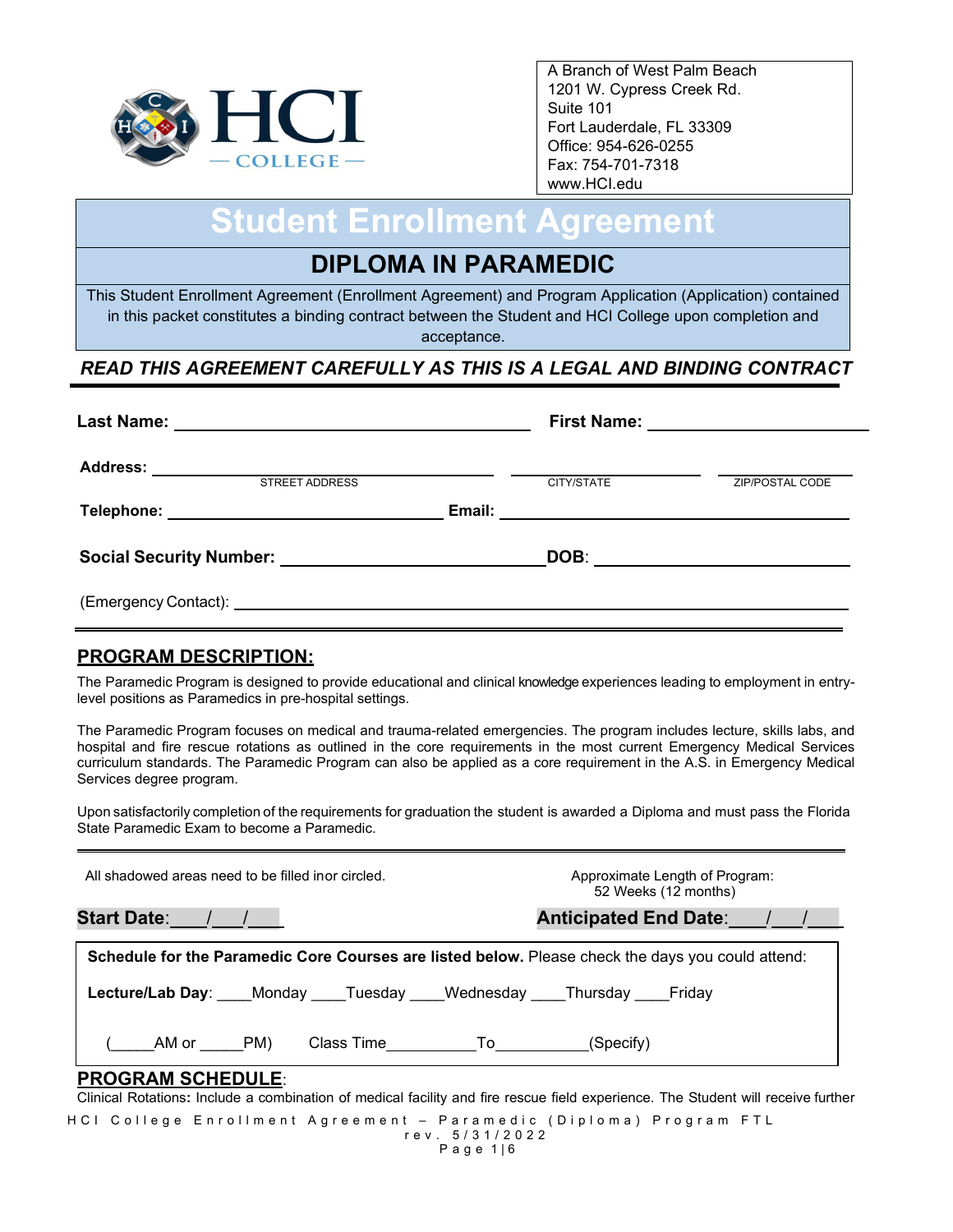details of this schedule at the mandatory orientation which occurs approximately one week before classes begin. *Most Clinical Sites are usually within 50 miles of the College; however, can be located up to 100 miles from the College.*

#### **ACCREDITATION AND PROGRAM LENGTH**:

#### **45 semester credits: approximately 1,112 clock hours, 3 semesters, 12 months**

This program is approved by the Florida Department of Health Bureau of Emergency Medical Services. HCI College is accredited by the Accrediting Commission of Career Schools and Colleges, 2101 Wilson Boulevard, Suite 302, Arlington, Virginia 22201. (703) 247-4212 [\(www.accsc.org\)](http://www.accsc.org/).

#### **Diploma in Paramedic (45 Credit Hours)**

Semester I, II and III courses are \$293.00 per credit hour 15 Credits Per Semester

| <b>Tuition and Application Fee</b> |          |  |  |
|------------------------------------|----------|--|--|
| Tuition                            | \$13,185 |  |  |
| <b>Application Fee</b>             |          |  |  |
| <b>Total Program Cost</b>          | \$13,235 |  |  |

#### **Tuition and Fees Breakdown Per Semester:**

| <b>Semester</b>                                                                          | <b>Course</b><br><b>Number</b> | <b>Course Name</b>                      | <b>Credits</b> | <b>Tuition</b> |
|------------------------------------------------------------------------------------------|--------------------------------|-----------------------------------------|----------------|----------------|
| <b>Semester 1</b>                                                                        | <b>EMS 2620C</b>               | Paramedic I Lecture                     | 10             | \$2,930        |
|                                                                                          | <b>EMS 2620C</b>               | Paramedic - Lab                         | 1              | \$293          |
|                                                                                          | <b>EMS 2664L</b>               | Paramedic I - Hospital/Field            | 4              | \$1,172        |
|                                                                                          |                                | <b>Total for Semester One</b>           |                | \$4,395        |
|                                                                                          |                                |                                         |                |                |
| <b>Semester 2</b>                                                                        | <b>EMS 2621C</b>               | Paramedic II - Lecture                  | 10             | \$2,390        |
|                                                                                          | <b>EMS 2621C</b>               | Paramedic II - Lab                      | 1              | \$293          |
|                                                                                          | <b>EMS 2665L</b>               | Paramedic II - Hospital/Field Combine   | 4              | \$1,172        |
|                                                                                          |                                | <b>Total for Semester Two</b>           |                | \$4,395        |
|                                                                                          |                                |                                         |                |                |
| <b>Semester 3</b>                                                                        | <b>EMS 2622C</b>               | Paramedic III - Lecture                 | 10             | \$2,390        |
|                                                                                          | <b>EMS 2622C</b>               | Paramedic III - Lab                     | 1              | \$293          |
|                                                                                          | <b>EMS 2668L</b>               | Paramedic III - Hospital/Field Combined | 4              | \$1,172        |
|                                                                                          |                                | <b>Total for Semester Three</b>         |                | \$4,395        |
|                                                                                          |                                |                                         |                |                |
|                                                                                          |                                | <b>TOTAL</b>                            | 45             | 13,185         |
| A set of required materials, textbooks, and uniforms are provided at no additional cost. |                                |                                         |                |                |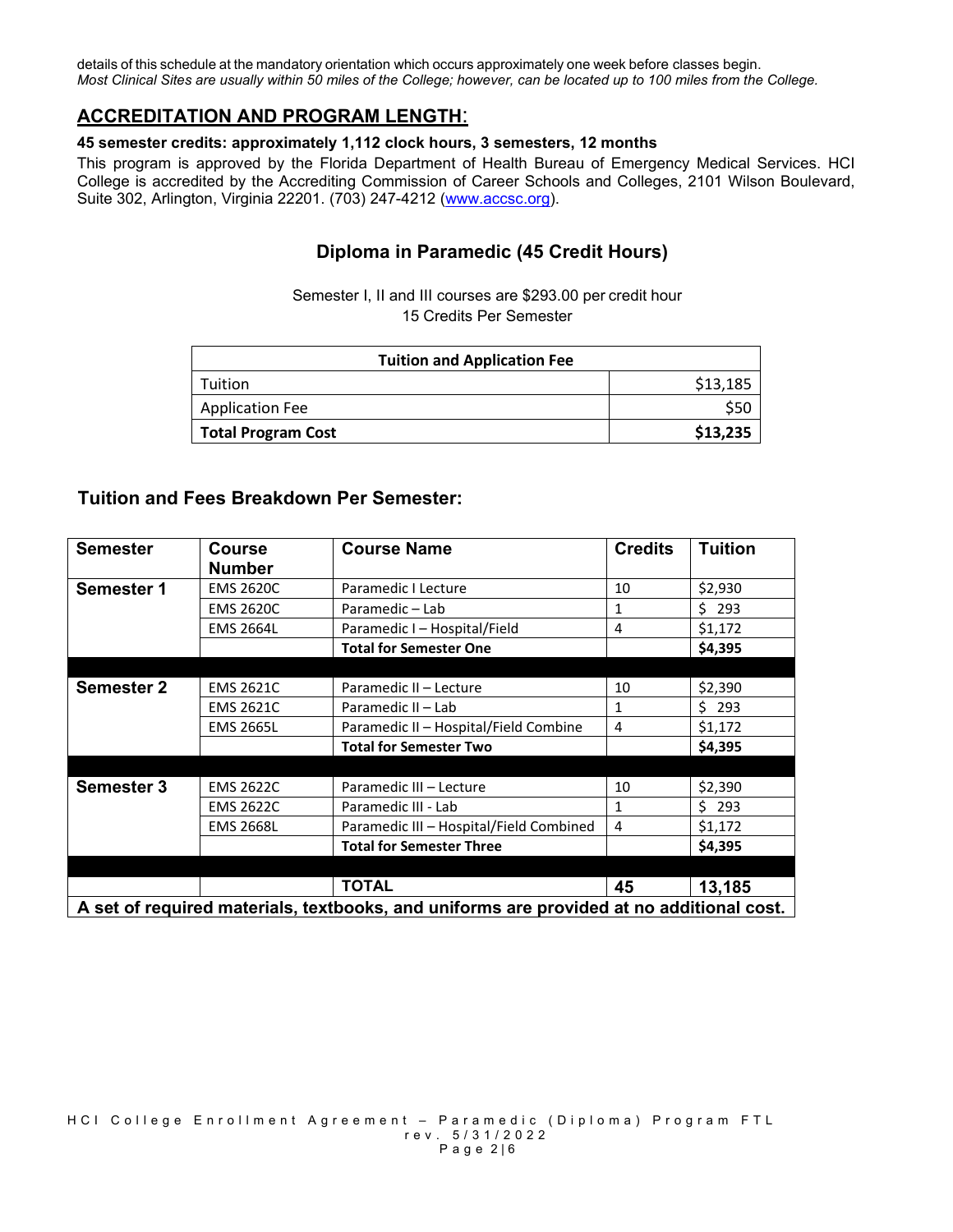## **Admission Requirement Checklist for the Paramedic Program:**

- Complete and sign an application
- **Pass a criminal background check (within the past 12 months)<sup>1</sup>.**
- **Pass and have a current (within the past six months) 10 panel drug screen<sup>1</sup>.**
- **Provide a valid Driver's License or government issued photo ID**
- Provide proof of high school graduation (Diploma) or successful completion of the General Education Development test (GED), or verification of graduation from an Associate degree or higher program from an accredited college or university. Acceptance of any of the documents listed above is at the sole discretion of the College.
- Current license as a Florida State EMT. HCI College EMT graduates must receive their Florida EMT license prior to Semester II of the of the Paramedic Program

*1Certain findings on background checks or drug screen can hinder or prevent a student from clinical/ride placement or pursuing licensure in most program fields offered by HCI College.* 

## **METHOD OF PAYMENT:**

Option 1: Payment may be made by credit card or debit card.

HCI College accepts VISA, MasterCard, Discover and American Express.

- Option 2: Payment may be made by check or money order. No cash is accepted.
- There is a \$36 fee for checks returned for any reason.

Option 3: HCI College participates in Florida Prepaid College Fund (www.myfloridaprepaid.com), Bright Futures [\(http://www.floridastudentfinancialaid.org/ssfad/bf/\)](http://www.floridastudentfinancialaid.org/ssfad/bf/) and is approved for participation in various funding programs offered through the Veterans' Administration [\(http://www.benefits.va.gov/gibill/\)](http://www.benefits.va.gov/gibill/). Note: Program benefits may vary depending on individual eligibility.

The Application Form in this packet plus the application fee must be submitted prior to submitting the Enrollment Agreement. All required documents must be submitted before attending class. Tuition and related fees are due in full according to your payment schedule agreed upon at the time of registration and acceptance of the Enrollment Agreement.

| <b>ANNUAL</b><br><b>PERCENTAGE RATE</b> | <b>FINANCE</b><br><b>CHARGE</b>             | <b>AMOUNT FINANCED</b><br>The dollar amount of the<br>credit provided to you or on<br>your behalf. | <b>TOTAL OF PAYMENT</b><br>The amount you will<br>have paid after you have<br>made all payments as<br>scheduled. | <b>TOTAL SALE</b><br><b>PRICE</b><br>The total cost of your<br>purchase on credit<br>including your down<br>payment |
|-----------------------------------------|---------------------------------------------|----------------------------------------------------------------------------------------------------|------------------------------------------------------------------------------------------------------------------|---------------------------------------------------------------------------------------------------------------------|
| N/A                                     | S<br>N/A                                    | \$<br>N/A                                                                                          | S<br>N/A                                                                                                         | S<br>N/A                                                                                                            |
| YOUR PAYMENT SCHEDULE WILL<br>BE:       |                                             |                                                                                                    |                                                                                                                  |                                                                                                                     |
| <b>NUMBER OF</b><br><b>PAYMENTS</b>     | *AMOUNT OF<br><b>EACH</b><br><b>PAYMENT</b> | <b>WHEN PAYMENTS ARE DUE</b>                                                                       |                                                                                                                  |                                                                                                                     |
| N/A                                     | N/A                                         | Beginning on<br>(check one) N/A                                                                    | N/A<br>month or<br>N/A                                                                                           | and on the same day each<br>bi-weekly thereafter                                                                    |

**\*Note: Student gap payment listed above "Amount of Each Payment" requires enrollment in automatic debit/credit/checking payment authorization [through** *HCI College* **or a co-signer for Tuition Options] or [payment in full by credit card, debit card, check or money order].**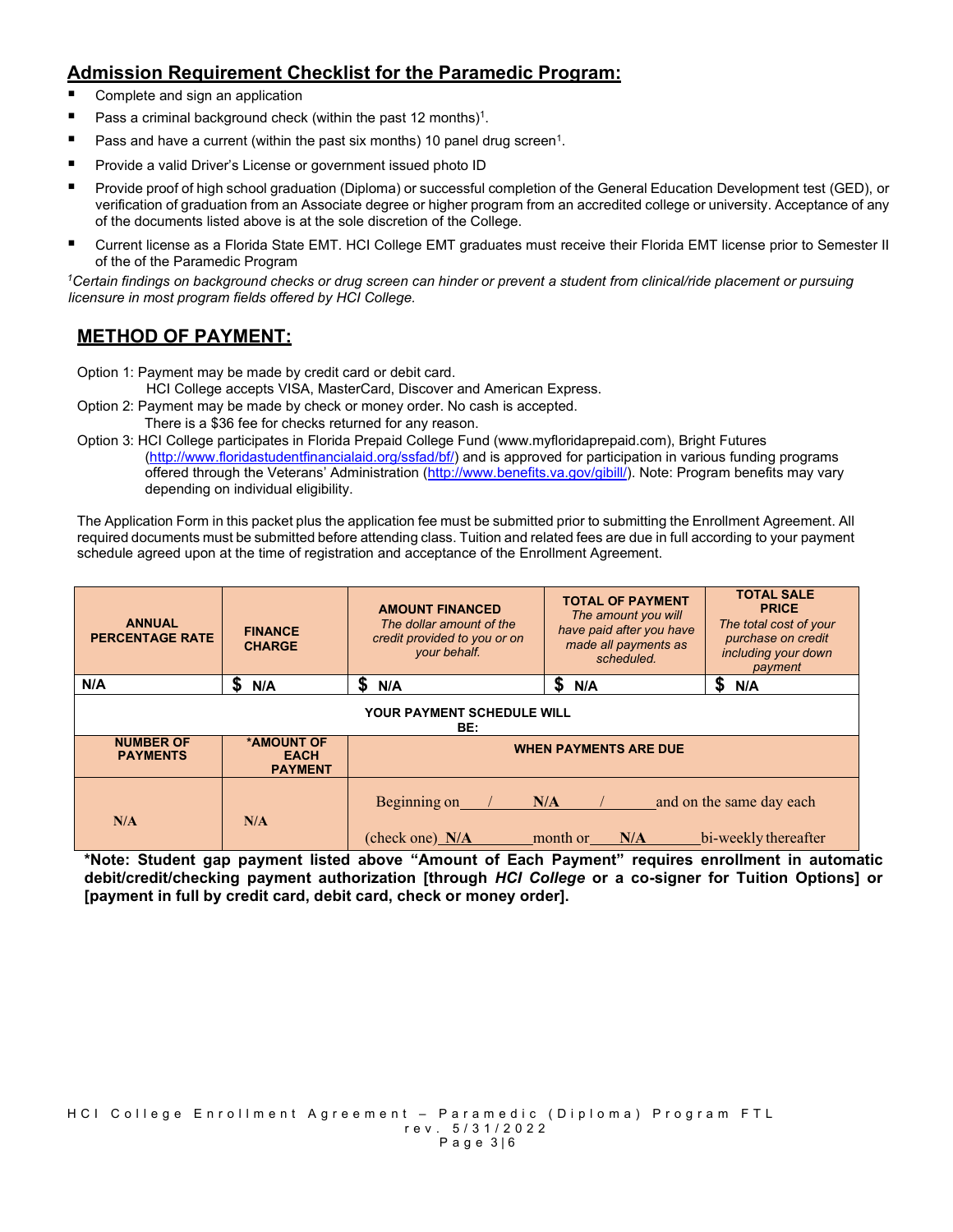#### **REFUND POLICIES**

#### **Refunds for Classes Cancelled**

All monies will be refunded within 30 days of the schedule start date if HCI College cancels any courses.

#### **Cancellation/Withdrawal Refund Policy**

HCI College offers a refund to students who withdraw from the program, or to the sources from which the student's prepaid fees came, according to the schedule outlined below. This refund is based on tuition. Any student wishing to withdraw should complete and sign a Withdrawal Form. The Withdrawal Form and procedure may be obtained at HCI College's registration desk in Suite 205 at the West Palm Beach Campus or Suite 101 at the Fort Lauderdale Campus or on HCI College's website: [www.HCI.edu.](http://www.hci.edu/)

A Student wishing to cancel an enrollment or withdraw may complete a Withdrawal/Cancellation Form. This form is available at [www.HCI.edu](http://www.hci.edu/) or from the Registrar located in Suite 101 at the West Palm Beach Campus or 101 at the Fort Lauderdale Campus.

HCI College will refund monies paid by students in the following manner:

- All monies will be refunded if the applicant is not accepted by the College or if the student cancels within three (3) business days after signing the Enrollment Agreement and making payment.
- Cancellation after the third (3rd) business day, but before the first day of class, will result in a refund of all monies paid exception of the non-refundable application fee.
- Any textbooks and uniform polo shirts that were issued must be returned to the College unused to receive the refund for those items.
- Refunds will be made within 30 calendar days of date of the cancelation with proper submission of a Withdrawal/Cancellation Form by the student. Written notification may be submitted by email, fax or in person.
- Refunds will be made within 30 calendar days of the first day of class if no written notification is provided by the student.

#### **Withdrawal Procedures**

- 1. Notice of withdrawal should be made in person by submitting a Withdrawal Form to the Registrar, and the date of determination will be the date the student submits the Withdrawal Form. The Withdrawal Form and procedure may be obtained from HCI College's Registrar in Suite 101 at the West Palm Beach Campus or in Suite 101 at the Fort Lauderdale Campus or on HCI College's website: [www.HCI.edu.](http://www.hci.edu/)
- 2. If a student is withdrawn by the College for absenteeism based on the attendance policy, the student's last date of attendance will be the withdrawal date. The date of determination will be no later than 14 days after the student's last date of attendance.
- 3. If a student is withdrawn by the College for failure to maintain required grades or passing rate, the date of determination will be no later than 14 days after the student's last date of attendance, which will be the same day as the last failed exam or make-up exam.
- 4. I understand and agree that the College may change locations during my enrollment. Further, I understand that should I decide to discontinue my enrollment on or after the date of that relocation, that my refunds (if any) will be calculated using this policy.

#### **Return of Title IV Funds (R2T4) Policy**

The requirements for federal financial aid when a student withdraw are separate from the Institutional Refund Policy, as such a student may still owe a balance to the Institution for unpaid institutional charges. Federal regulations specify how the Institution must determine the amount of Federal financial aid the student is entitled to have earned when a student withdraws from the Institution.

The percentage amount of Federal financial aid a student has earned during a semester/pay period is calculated based on the total number of calendar days completed in a semester/payment period divided by the total number of calendar days in the payment period. For students who withdraw during the semester/payment period the College will perform the return calculation on a payment period basis.

The amount of assistance earned is determined on a pro-rata basis, up through the 60% point in each semester/payment period. For example, if you completed 30% of your semester/payment period, you earn 30% of the FSA assistance you were originally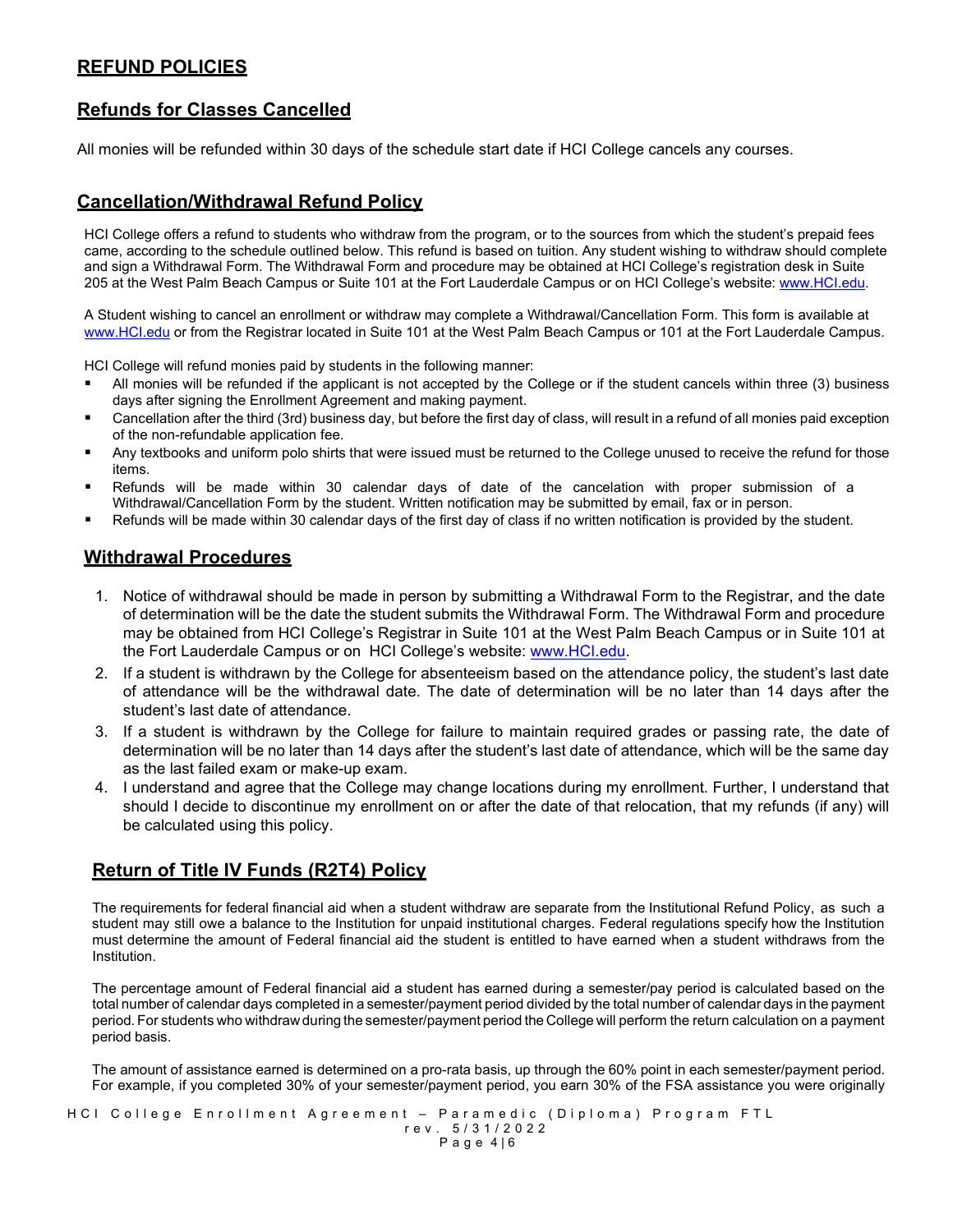scheduled to receive. After the 60% point of the semester/payment period, a student has earned 100% of the Title IV funds he or she was scheduled to receive during the period. Any time a student begins attendance in at least one course but does not begin attendance in all the courses he or she was scheduled to attend, regardless of whether the student is a withdrawal or graduate, the institution must review to see if it is necessary to recalculate the student's eligibility for funding received based on a revised enrollment status and the cost of education.

## **The Order of the Return of Title IV Funds**

The return of Title IV funds under the Federal Refund Policy follows a specific order, as follows:

• Unsubsidized Direct Loan, Subsidized Direct Loan, Direct PLUS Loan, Pell Grant, FSEOG, Other Funding.

#### **Institutional Refund Policy**

The refund schedule is as follows:

- 1. All monies paid will be refunded\* if the applicant is not accepted by the College, or if the student cancels within three (3) business days after signing the Enrollment Agreement and making payment. The applicant that has not visited the College facility prior to signing the Enrollment Agreement will have the opportunity to withdraw without penalty within (three days) following either the regularly scheduled orientation procedures or following a tour of the College facilities and inspection of equipment. The nonrefundable application fee is fully refundable as it relates to buyers right to cancel only (not to exceed \$150).
- 2. Returned check fees are non-fundable.
- 3. Withdrawal after the third business day, but before the first day of class, will result in a refund of all monies paid exception for the non-refundable application fee (not to exceed \$150).
- 4. Any textbooks, uniforms, and equipment issued must be returned to the College unused to receive full refund for those items.
- 5. Refunds will be made within 30 calendar days of date of the cancelation with proper submission of a Withdrawal/Cancellation Form by the student. Written notification may be submitted by email at [tandrews@hci.edu,](mailto:tandrews@hci.edu) faxed to (561) 471-4010, or in person to the Business Office Manager
- 6. Refunds will be made within 30 calendar days of the first day of class if no written notification is provided by the student and the student has withdrawn according to the following Withdrawal Procedures.

## **Refund Schedule:**

The refund schedule is as follows:

- $\triangleright$  Students who withdraw during the first seven (7) days of enrollment (semester) will receive a 100% refund of all monies paid for tuition, fees, and supplies (excluding the nonrefundable application fee). Students who attend beyond the seven (7) day period will be responsible for 100% of the tuition and fee charges for courses attended in the period of enrollment (semester).
- $\triangleright$  The Withdrawal Date for refund computation will be one of the following:
	- The date Withdrawal/Cancellation Form signed by Student.
	- The date of withdrawal for unsatisfactory progress.
	- The date of withdrawal for excessive absences will be the last date of attendance.
	- The date of involuntary withdrawal by HCI College for actions that the College may deem to be in violation of its policies and procedures.